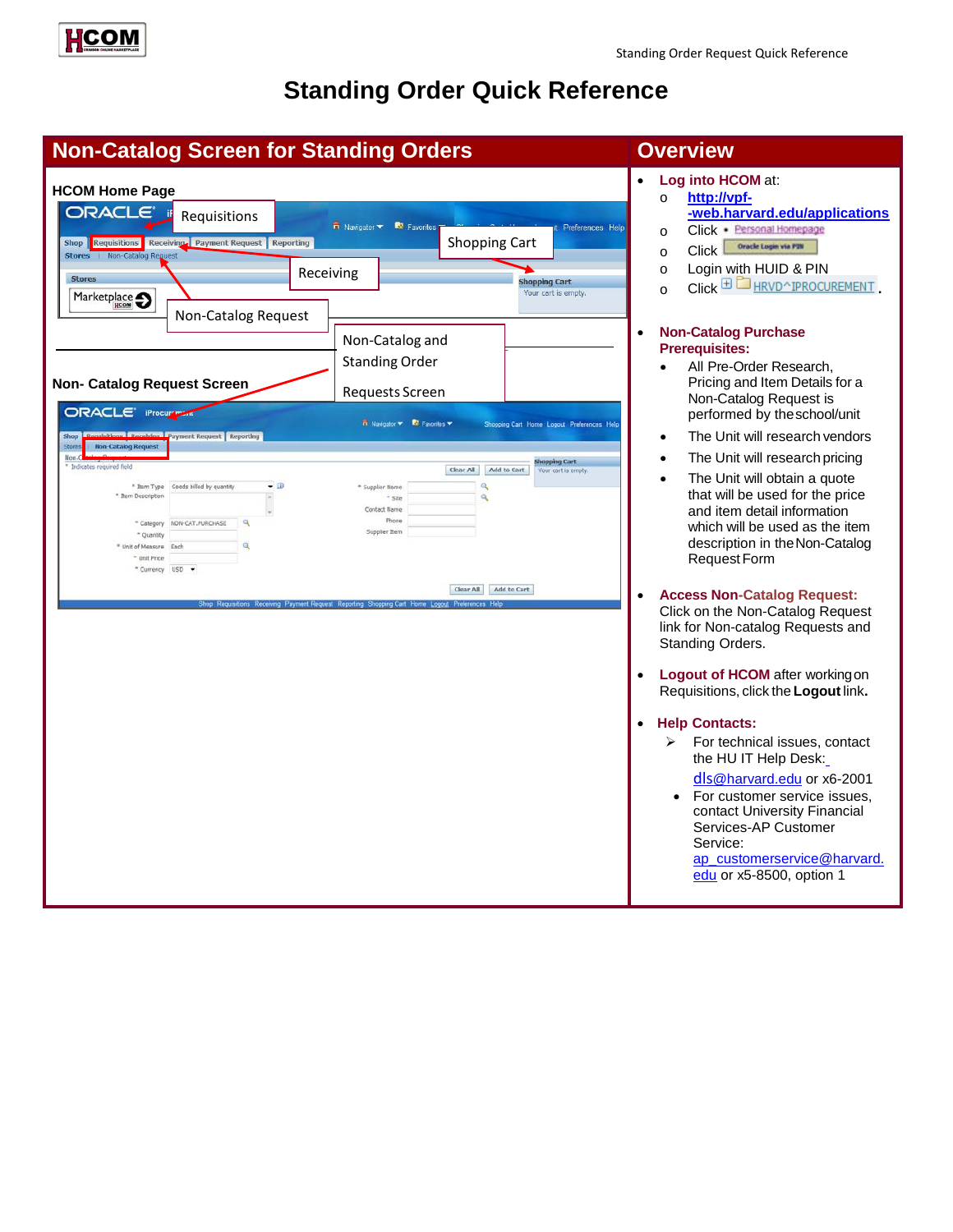

| <b>Creating a Standing Order in HCOM</b>                                                                                                                                                                                                                                                                                                                                                                                                                                                                                                                                                                                                                                                                                                                                                                                                                                                                              |                                                                                                           |                                                                                                                                                                                                                                                                                                                                                                                                                                                                                                                                                                                                                                                                                                                                                                                                                                                                       |
|-----------------------------------------------------------------------------------------------------------------------------------------------------------------------------------------------------------------------------------------------------------------------------------------------------------------------------------------------------------------------------------------------------------------------------------------------------------------------------------------------------------------------------------------------------------------------------------------------------------------------------------------------------------------------------------------------------------------------------------------------------------------------------------------------------------------------------------------------------------------------------------------------------------------------|-----------------------------------------------------------------------------------------------------------|-----------------------------------------------------------------------------------------------------------------------------------------------------------------------------------------------------------------------------------------------------------------------------------------------------------------------------------------------------------------------------------------------------------------------------------------------------------------------------------------------------------------------------------------------------------------------------------------------------------------------------------------------------------------------------------------------------------------------------------------------------------------------------------------------------------------------------------------------------------------------|
| What is a Standing Order: Standing Orders can be created<br>to purchase pre-negotiated recurring services where<br>payments are made throughout the fiscal year against static<br>account coding using the Non-Catalog Request in HCOM. A<br>standing purchase order can accommodate multiple invoices<br>over an extended period of time.<br>1.<br>Most Standing Orders are governed by a contract<br>signifying the total amount of services to be performed<br>by the vendor.<br>2.<br>Track receipts of the Standing Order by invoice for<br>services billed by amount or quantity<br>Invoices for services are delivered directly to your<br>3.<br>department, where you will identify the amount to be<br>paid directly on the invoice.<br>Send the invoice to University Financial Services<br>4.<br>Accounts Payable, 1033 Massachusetts Avenue, 2nd<br>Floor, Cambridge, MA 02138 for payment.               | Order:<br>1.<br>2.<br>Purchase Order.<br>3.<br>4.<br>5.<br>6.<br>HCOM.<br>7.<br>a.<br>b.<br>invoice<br>8. | <b>Overview: Procedure for Creating and Receiving a Standing</b><br>Contact the vendor to request the service you need and obtain a<br>service contract or quote from the vendor.<br>Create a Non-Catalog Request in HCOM and generate the<br>Print a copy of the Purchase Order from HCOM.<br>Instruct the vendor to reference the Purchase Order number on all<br>invoices for these particular services.<br>Fax or email the Standing Purchase Order to the vendor.<br>As invoices are delivered to the local unit, acknowledge receipt in<br>Write the following information on the invoice:<br>The Purchase Order Number of the Standing Order<br>Indicate the amount being paid for each line on the<br>Forward the invoice to UFS Accounts Payable, 1033<br>Massachusetts Avenue, 2 <sup>nd</sup> Floor, Cambridge, MA 02138 to<br>process the vendor payment. |
|                                                                                                                                                                                                                                                                                                                                                                                                                                                                                                                                                                                                                                                                                                                                                                                                                                                                                                                       |                                                                                                           |                                                                                                                                                                                                                                                                                                                                                                                                                                                                                                                                                                                                                                                                                                                                                                                                                                                                       |
| <b>Set the Local Bill-To Address</b>                                                                                                                                                                                                                                                                                                                                                                                                                                                                                                                                                                                                                                                                                                                                                                                                                                                                                  |                                                                                                           |                                                                                                                                                                                                                                                                                                                                                                                                                                                                                                                                                                                                                                                                                                                                                                                                                                                                       |
| When creating a Non-Catalog order for services, Shoppers are advised to change<br>the bill-to address on the Purchase Order from University Accounts Payable to<br>their local unit. The local unit will then receive the invoices and can verify invoice<br>amounts to insure accurate payment processing.<br>To set the Local Bill-To Address:<br>1. Select Preferences from the HCOM homepage.<br>2. Click Services Bill To Override<br><b>ORACLE IProcurement</b><br><b>B</b> Holestown <b>B</b> Executive <b>W</b><br>Shop Requisitions Receiving Payment Request Reporting<br><b>HCOM Bill To Override</b><br>Application<br>Procurement<br>This address will ONLY be used for Service Requisitions<br>Preferences<br>Notification<br>* Bill To Attn of Name/Department Edith Crawley<br>Mailer Preference<br>- Services 8ill To<br>* Bill To Attn of Room/Floor Suite 1122C<br>* BB To H03363<br>Submit Cancel |                                                                                                           | 3. Enter information for the following fields:<br>a. Bill To Attn of Name/Department: Enter the<br>name of the person to whose attention the<br>invoices should come.<br>b. Bill To Attn of Room/Floor: Enter the<br>room/floor information of the person to whose<br>attention the invoices should come.<br>c. Bill To: Click $\bigcirc$ to search for address.<br>Select Address from Search by drop-down<br>menu; type % and enter either street number<br>or name, add a second % and click <sup>Go</sup><br>4. Click Submit.<br>Please note: You only have to set this Preference<br>once.<br>5. Click Shop to return to Homepage.<br>6. Click Non-Catalog Request.                                                                                                                                                                                              |
| <b>Accessing the Non-Catalog Request Form</b>                                                                                                                                                                                                                                                                                                                                                                                                                                                                                                                                                                                                                                                                                                                                                                                                                                                                         |                                                                                                           |                                                                                                                                                                                                                                                                                                                                                                                                                                                                                                                                                                                                                                                                                                                                                                                                                                                                       |
| From the HCOM Homepage, click on the Non-Catalog link:<br>1.<br><b>ORACLE IProcurement</b><br>n Navigator = E2 Favorites =<br>Shopping Cart Home Logout Preferences Help<br>Shop Requisitions Receiving Payment Request Reporting<br>Stores   Non-Catalog Request<br><b>Stores</b><br>shopping Cart<br>Your cart is empty<br>Marketplace O                                                                                                                                                                                                                                                                                                                                                                                                                                                                                                                                                                            |                                                                                                           | 2.<br>When the form opens, select the Item<br>Description:<br>$-\Box$<br>Item Type Goods billed by quantity<br>* Item Description<br>Goods or services billed by amount<br>Senices billed by quantity<br>If you select Goods or services billed by amount,<br>$\bullet$<br>review the remainder of the screen in Option 1<br>If you select Services billed by quantity, review the<br>$\bullet$<br>remainder of the screen in Option 2                                                                                                                                                                                                                                                                                                                                                                                                                                |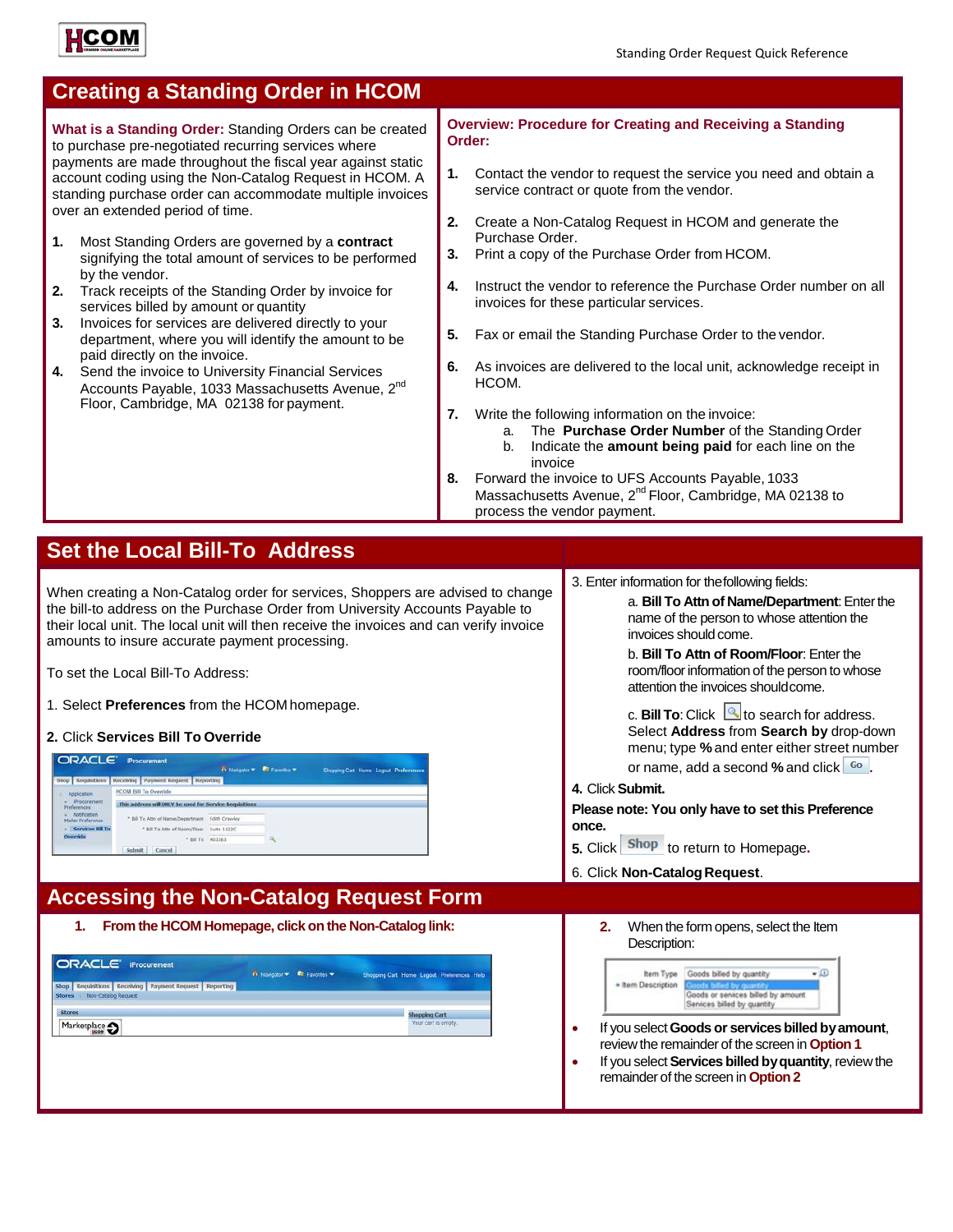

# **Option 1: Goods or Services Billed by Amount**

| Non-Catalog Request        |                                               |               |                                     |                    |                                             |
|----------------------------|-----------------------------------------------|---------------|-------------------------------------|--------------------|---------------------------------------------|
| * Indicates required field |                                               |               | Clear All                           | <b>Add to Cart</b> | <b>Shopping Cart</b><br>Your cart is empty. |
| * Item Type                | Goods or services billed by amount $\sqrt{D}$ |               | * Supplier Name ELIASSEN GROUP IN Q |                    |                                             |
| * Item Description         | Documentation and training                    | $*$ Site      | WAKEFIELD                           |                    |                                             |
|                            | consulting services                           | Contact Name  |                                     |                    |                                             |
| * Category                 | $\mathbf Q$<br>NON-CAT.PURCHASE               | Phone         |                                     |                    |                                             |
| * Amount                   | 20000                                         | Supplier Item |                                     |                    |                                             |
| * Currency                 | $USD - \div$                                  |               |                                     |                    |                                             |

- *3.* Completed the **Item Description**: include details about what is to be ordered as well as business purpose and date information. *Note that this information appears on the CREW Detail Listing Report.*
- **4.** The **Category** field will be set to **NON-CAT PURCHASE** by default and cannot be changed.
- **5.** Enter **Amount**: Enter Total dollar amount of purchase.

Confirm **Currency**. The default is **USD**, for US Dollars. All Non-Catalog Requests should be in USD. If you need to place an order in foreign currency, see the next section..

#### **Non-Catalog Requests in Foreign Currency**

All Non-Catalog Requests should be paid in US dollars. If you do need to pay a noncatalog request in foreign currency, follow these steps to convert them to US dollars:

- 1. Convert foreign currency amount into US dollars, basing the rate conversion on the invoice date. Use the UFS Currency [Calculator](http://www.oanda.com/currency/converter/) and add an additional 10% to this total to cover currency fluctuations.
- 2. Create a Non-Catalog Request. In the Amount field, enter the invoice total as US Dollars (+10%).
- 3. Submit the Non-Catalog Request for approval. Follow normal Non-Catalog Request procedures to submit the request forprocessing.

Note: If the exchange rate has fluctuated in excess of \$9.99 above the Non-Catalog Request price (conversion rate +10%), the request will go on price hold and the final approver will be contacted for approval before payment is issued.

**6. Search for the Supplier and Site:** Type in partof the vendor name and click  $\sim$ . Select vendor by clicking . Both Supplier and Supplier Site fields will

be filledin.

**7. Optional: Add Contact Name:** If you have the information. Note that based on the vendor selected, this field may be filled in for you.

**8. Optional: Add Phone number:** If you have the information. Note that based on the vendor selected, this field may be filled in for you.

**9. Optional: Add Supplier Item**: If you are using a vendor catalog and there is an item number for the good, you can add the number in this field.

#### **10. Click .**

*To add additional lines, type in new Item Description and Amount, and click* When finished, **click** View Cart and Checkout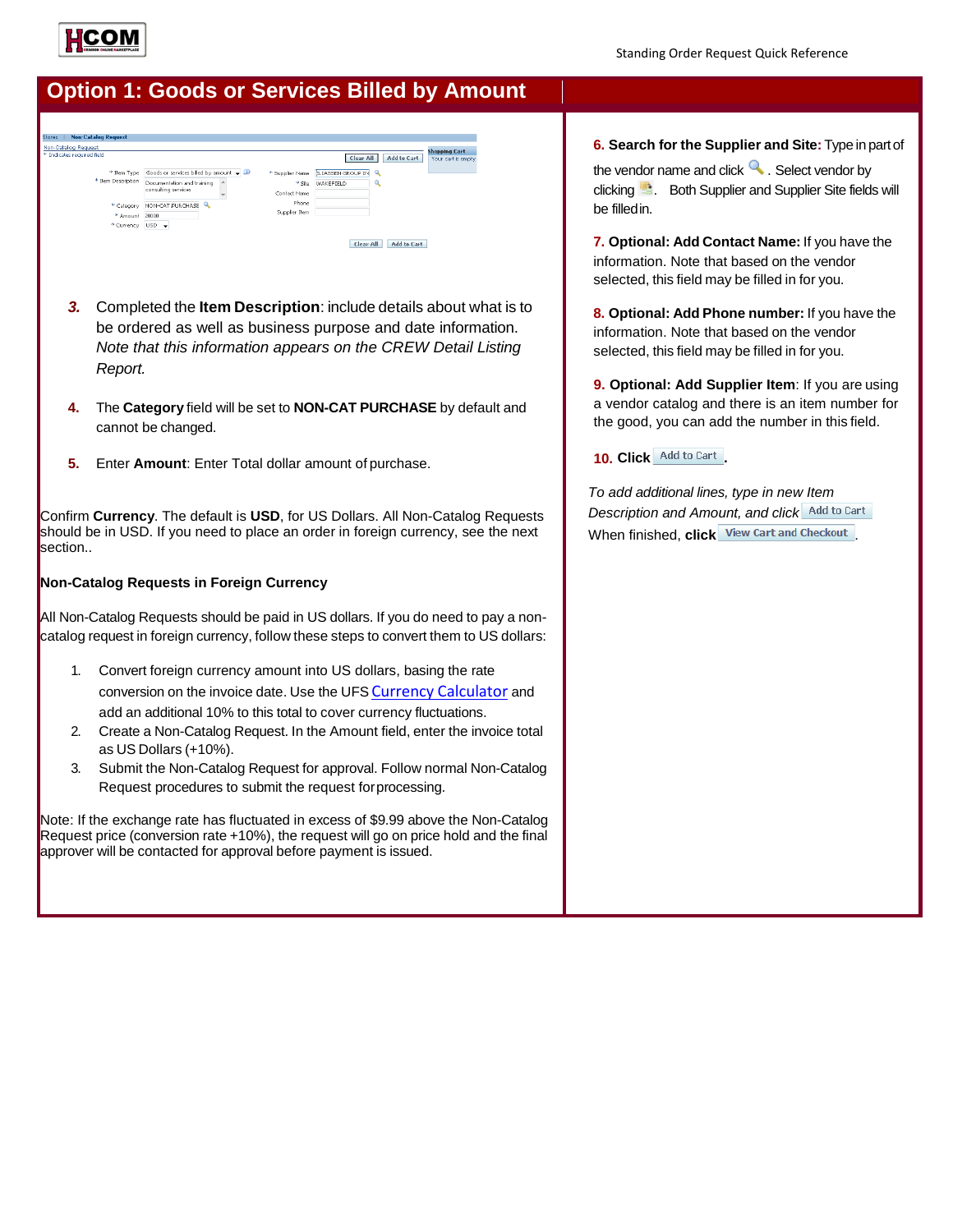

# **Option 2: Services billed by Quantity**

| * Indicates required field                            |                                        |           |                        | Add to Cart<br>Clear All | Your cart is empty. |
|-------------------------------------------------------|----------------------------------------|-----------|------------------------|--------------------------|---------------------|
|                                                       | * Bem Type Services billed by quantity | $\cdot$ 9 | * Supplier Name        |                          |                     |
| " Item Description                                    |                                        |           | $-$ Site               |                          |                     |
|                                                       |                                        |           | Contact Name           |                          |                     |
|                                                       | * Category NON-CAT.PURCHASE            | $\alpha$  | Phone                  |                          |                     |
| * Quantity                                            |                                        |           | Supplier Zem<br>$\sim$ |                          |                     |
| * Unit of Measure Each                                |                                        |           |                        |                          |                     |
| * Rate per unit                                       |                                        |           |                        |                          |                     |
| * Currency USD *<br>the control of the control of the |                                        |           |                        |                          |                     |

- *1.* Completed the **Item Description**: include details about what is to be ordered as well as business purpose and date information. *Note that this information appears on the CREW Detail Listing Report.*
- **2.** The **Category** field will be set to **NON-CAT PURCHASE** by default and cannot be changed.
- **3.** Enter **Quantity**: Enter the number of items or, in the case of a service by quantity, number of hours, days, etc.
- **4.** Review the **Unit of Measure**: The default is set to **Each**. If you wish to select a different value, click **Then type in the%** symbol and click.  $\frac{1}{100}$  You will be able to page through many units of measure choices; select the choice you want by clicking .
- **5.** Enter Unit **Price**. Enter the price per unit.
- **6.** Confirm **Currency**. The default is **USD**, for US Dollars. All Non-Catalog Requests should be in USD. If you need to place an order in foreign currency, see the **Non-Catalog Requests in Foreign Currency** section on pg. X of this document.
- **7. Search for the Supplier and Site:** Type in partof thevendor name and click Q. Select vendor by clicking **.** Both Supplier and Supplier Site fields will be filled in.
- **8. Optional: Add Contact Name:** If you have the information. Note that based on the vendor selected, this field may be filled in foryou.
- **9. Optional: Add Phone number:** If you have the information. Note that based on the vendor selected, this field may be filled in for you.
- **10. Optional: Add Supplier Item**: If you are using a vendor catalog and there is an item number for the good, you can add the number in this field.
- 11. Click <u>Add to Cart</u>

*To add additional lines, type in new Item Description, Quantity and Unit Price, and click* .

When finished, **click** 

**View Cart and Checkout** 

### **Checkout: Shopping Cart Screen**

| <b>Shopping Cart</b><br>$3$ ave<br><b>NonEmp Re</b><br><b>Amount (USD) Supplier Item Number</b><br><b>Line Level Notes</b><br><b>Line Item Description</b><br>Price<br>Documentation and training consulting A<br>$\Box$<br>20,000,00<br>20000 1115D<br>Fach<br>services<br>20,000.00<br>Total | Add Line Level Notes: Add additional business purpose<br>information to the Line Level Notes section. This information is<br>helpful to Approvers. This information does not appear on the |
|------------------------------------------------------------------------------------------------------------------------------------------------------------------------------------------------------------------------------------------------------------------------------------------------|--------------------------------------------------------------------------------------------------------------------------------------------------------------------------------------------|
| <b>Return to Shopping</b><br>Save                                                                                                                                                                                                                                                              | <b>CREW Detail Listing Report.</b>                                                                                                                                                         |
| 1. If applicable, edit Item Description                                                                                                                                                                                                                                                        | You can delete lines from the Shopping Cart by clicking on the<br>next to the line.                                                                                                        |
| 2. Asset Tags are not relevant to Standing Orders; skip this field.                                                                                                                                                                                                                            |                                                                                                                                                                                            |
|                                                                                                                                                                                                                                                                                                | Checkout<br>. Click on                                                                                                                                                                     |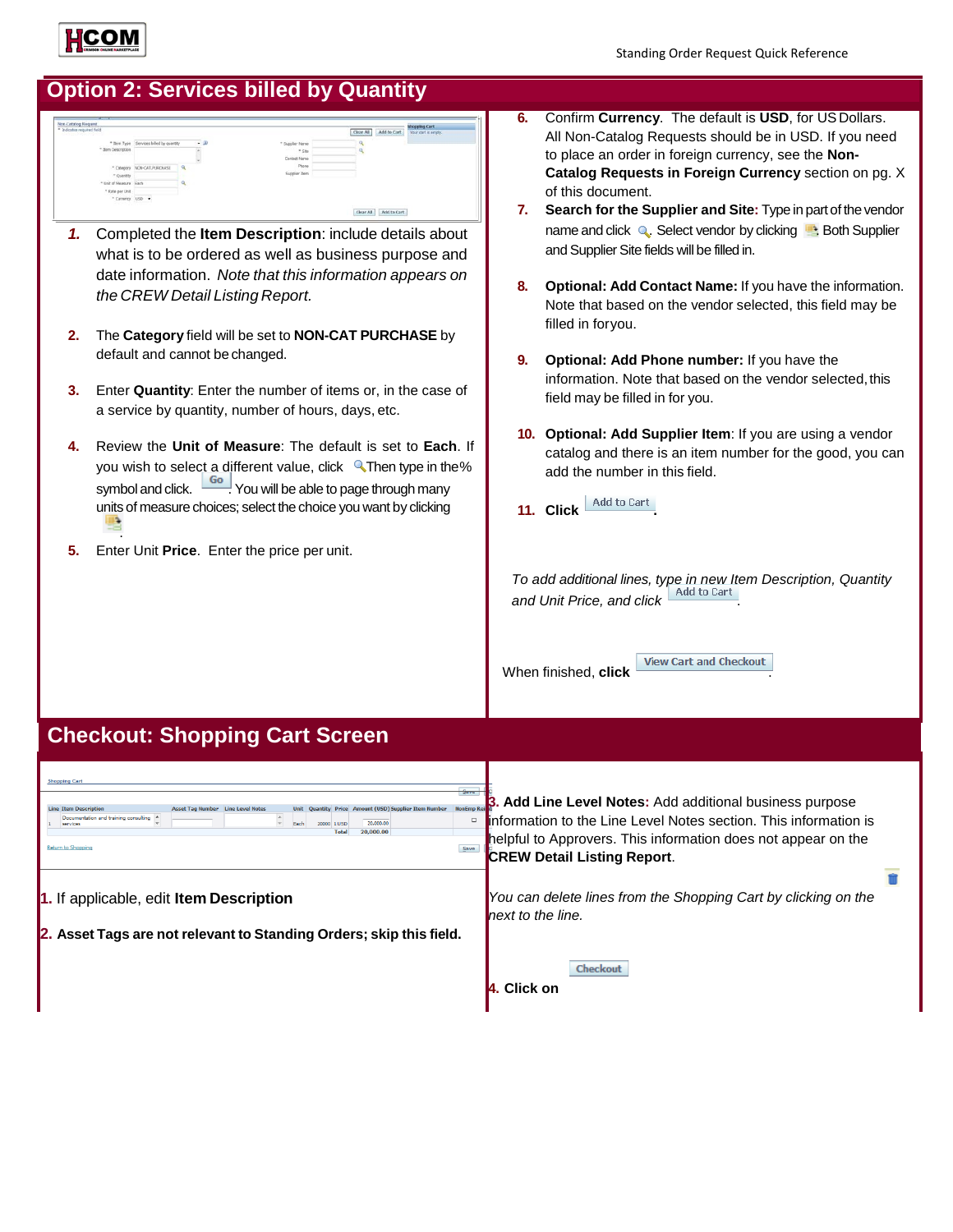

# **Checkout: Requisitions Description Screen—Services Request**

**You can edit all fields on this screen.**



**1. Enter Requisition Description to summarize entire order.**

**2. Receiving Required** box no longer available.

**3. Need ByDate, Requestor and Deliver-To Building fields all fill in from Preferences:** You can override any of these values.

• To confirm **Deliver-To Building**: Click **Q** to see current address.

If address is incorrect: Select **Address** from **Search by** dropdown menu; type **%** and enter either street number or name, add a second % and click **60**. Select correct address by  $using$ <sup> $\blacksquare$ </sup>

- **4.** Fill in **Attn of Name/Dept**.
- **5.** Fill in **Attn of Room/Floor**

*If these fields will be the same most of the time, check off Set Attn Lines as Defaultcheckbox.*

*If these fields will be the same most of the time, check off Set Attn Lines as Defaultcheckbox.*

**6. Confirm Charge Account is correct**: Default account will appear from Preferences.

**7. Confirm Bill-To address iscorrect**.

a. If you have not set the Bill-To address in Preferences, you can type itin.

b. If you want the invoice to go to UFS Accounts Payable, and not your local unit, check off the Use Central Administration Bill To Address

**8. Click .**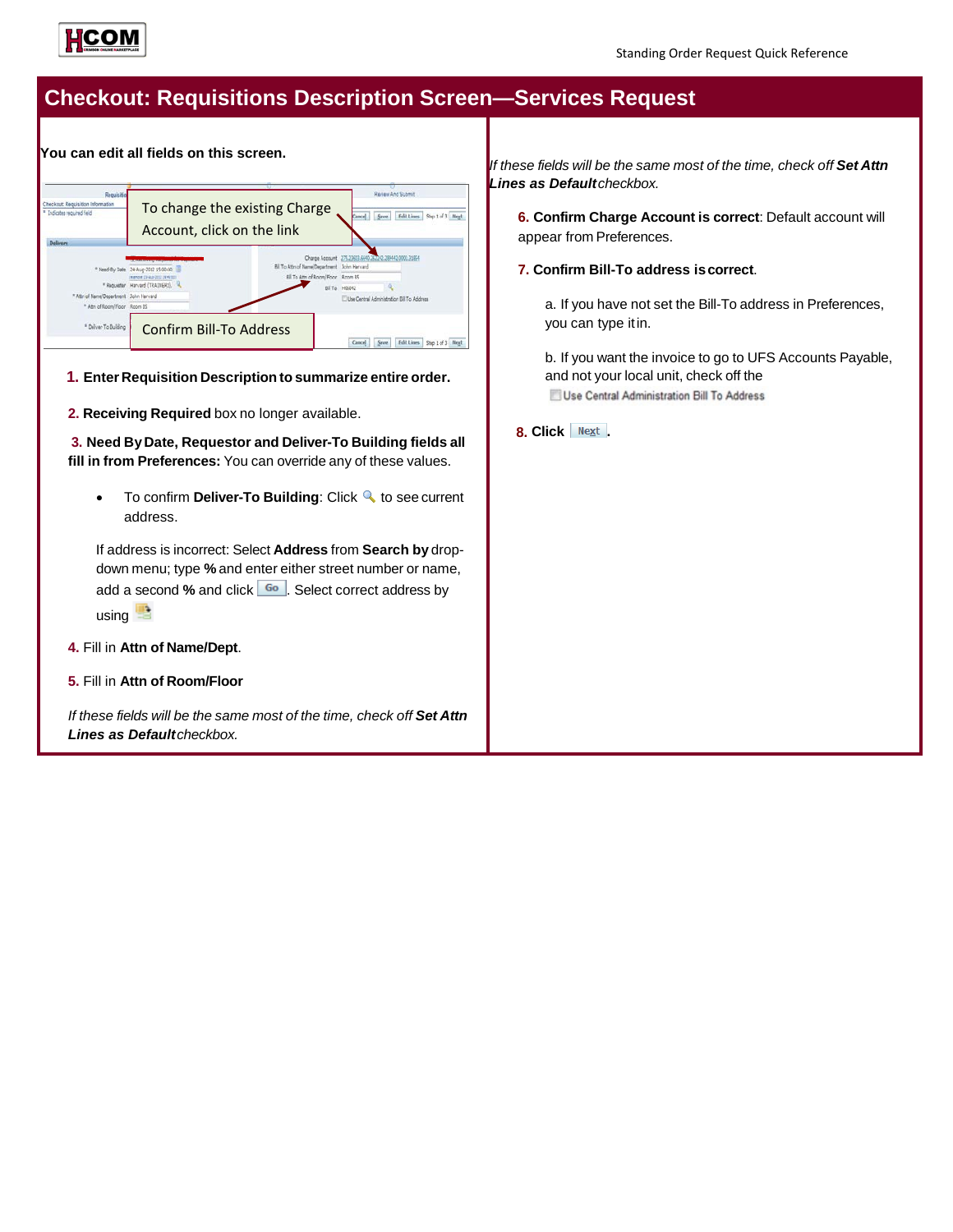

# **How to Change Charge Accounts (Goods or Services)**



# You can change the existing number or split-code

### **To change the existing Account Code:**

**1. Click on Charge Account Link twice Option 1:** Select **Nickname** from drop down menu (if Preferences were set) **Option 2:** Type over existing value **Option 3: Search for a value** 

#### **To search for a value:**

- Click
- Type in as much of the account string that you know and click **Search**
- Select code by click radio button and then click **Select**.

#### **ToSplit-Code:**

- **1.** Click **.**
- 2. Click Add Another Row
- **3.** Find the split-code value using one of the options above.
- **4.** Split line by Percent, Quantity or Amount

Click **Apply** twice when changes are complete.

## **Requisition: Checkout: Approvals and Notes Screen**

|                                                        |                             | Requisition Inform |                        |                                  |                                   |                                  | <b>Review And Submit</b> |                                     |                           |
|--------------------------------------------------------|-----------------------------|--------------------|------------------------|----------------------------------|-----------------------------------|----------------------------------|--------------------------|-------------------------------------|---------------------------|
| <b>Checkout: Approvals and Notes</b>                   |                             |                    |                        | Check approver name. If          | <b>Approvals</b>                  |                                  |                          |                                     |                           |
| Your requisition will be sent to the following list o  |                             |                    | is required.           | correct, no further action       |                                   |                                  | Save                     | <b>Back</b>                         | Step 2 of 3 Next          |
| <b>Approvals</b>                                       |                             |                    |                        |                                  |                                   |                                  |                          |                                     |                           |
|                                                        |                             |                    |                        |                                  |                                   | <b>Manage Approvals</b>          |                          |                                     | <b>Manage Approvals</b>   |
|                                                        |                             |                    |                        |                                  |                                   |                                  |                          |                                     |                           |
|                                                        | Harvard (TRAINER3), Jessica |                    |                        |                                  | Add Note to Approver and Supplier |                                  |                          |                                     |                           |
| <b>Notes</b>                                           |                             |                    |                        |                                  |                                   |                                  |                          |                                     |                           |
|                                                        |                             |                    | Note to Approver       |                                  |                                   | Note To Supplier                 |                          |                                     | $\mathbf{A}$              |
|                                                        |                             |                    |                        |                                  |                                   |                                  |                          |                                     |                           |
|                                                        |                             |                    | <b>Add Attachments</b> |                                  |                                   |                                  |                          |                                     |                           |
| <b>Attachments</b>                                     |                             |                    |                        |                                  |                                   |                                  |                          |                                     |                           |
| <b>Add Attachment</b>                                  |                             |                    |                        |                                  |                                   |                                  |                          |                                     |                           |
| <b>Title</b>                                           |                             | <b>Type</b>        | <b>Description</b>     | Category                         | <b>Last Updated By</b>            | <b>Last Updated</b>              | <b>Usage</b>             | <b>Update</b>                       | <b>Delete</b>             |
| No results found.                                      |                             |                    |                        |                                  |                                   |                                  |                          |                                     |                           |
| Vendor Justification / Debarment Certification Section |                             |                    |                        |                                  |                                   |                                  |                          |                                     |                           |
|                                                        |                             |                    |                        |                                  |                                   |                                  |                          |                                     |                           |
| <b>Vendor</b>                                          | <b>Vendor Site</b>          |                    | *Justification Reason  | <b>Justification Explanation</b> | *Pricing Review Code              | <b>Pricing Other Explanation</b> |                          | <b>Debarment Certification (DC)</b> |                           |
| No results found.                                      |                             |                    |                        |                                  |                                   |                                  |                          |                                     |                           |
| download a copy of the Debarment form                  |                             |                    |                        |                                  |                                   |                                  |                          |                                     |                           |
|                                                        |                             |                    |                        |                                  |                                   |                                  |                          |                                     |                           |
|                                                        |                             |                    |                        |                                  |                                   |                                  | Save                     |                                     | Back   Step 2 of 3   Next |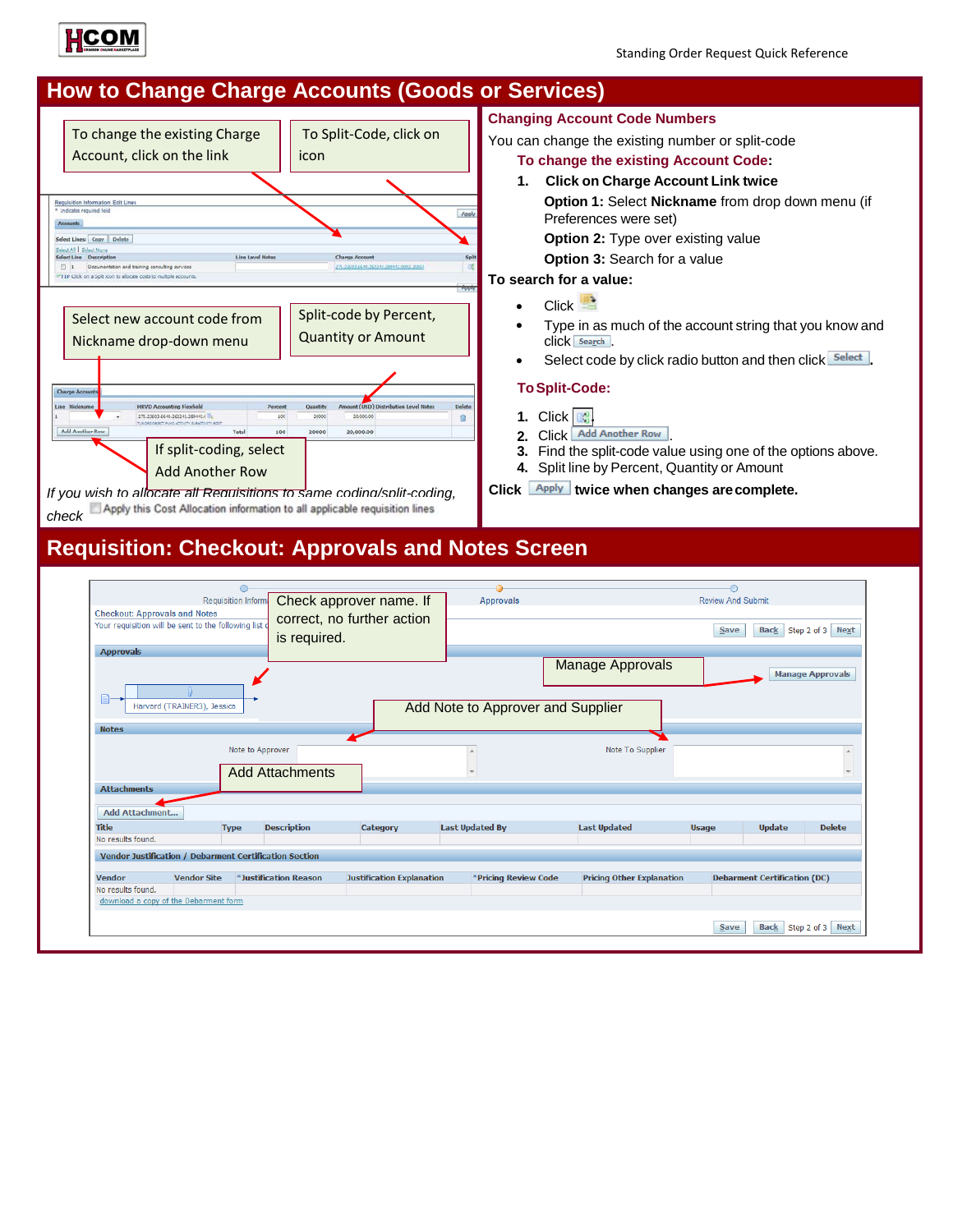



If you are making a grant payment and the cost of the item is more than \$4,999.99, you must complete the **Vendor Justification** section. Select the appropriate **Justification Reason** and **Pricing Review Code** from the list of values. Enter **Justification Explanation** and **Pricing Other Explanation** where applicable.

|                                                 | Vendor Justification / Debarment Certification Section                |                                  |                                                |                                  |
|-------------------------------------------------|-----------------------------------------------------------------------|----------------------------------|------------------------------------------------|----------------------------------|
| <b>Vendor</b><br><b>Site</b><br><b>Vendor</b>   | *Justification Reason                                                 | <b>Justification Explanation</b> | *Pricing Review Code                           | <b>Pricing Other Explanation</b> |
| <b>DELL</b>                                     |                                                                       | Fair market Price                |                                                |                                  |
| <b>COMPUTER</b><br><b>DALLAS</b><br><b>CORP</b> | Selected Source (Please give explanation)<br>$\blacktriangledown$ (i) |                                  | Pricing based on current catalog or price list |                                  |
|                                                 | download a copy of the Debarment form                                 |                                  |                                                |                                  |

If the item is more than \$24,999.99, use the horizontal scroll bar to navigate to the **Debarment Certification** column and select the appropriate **Debarment Certification** information in the list of values.

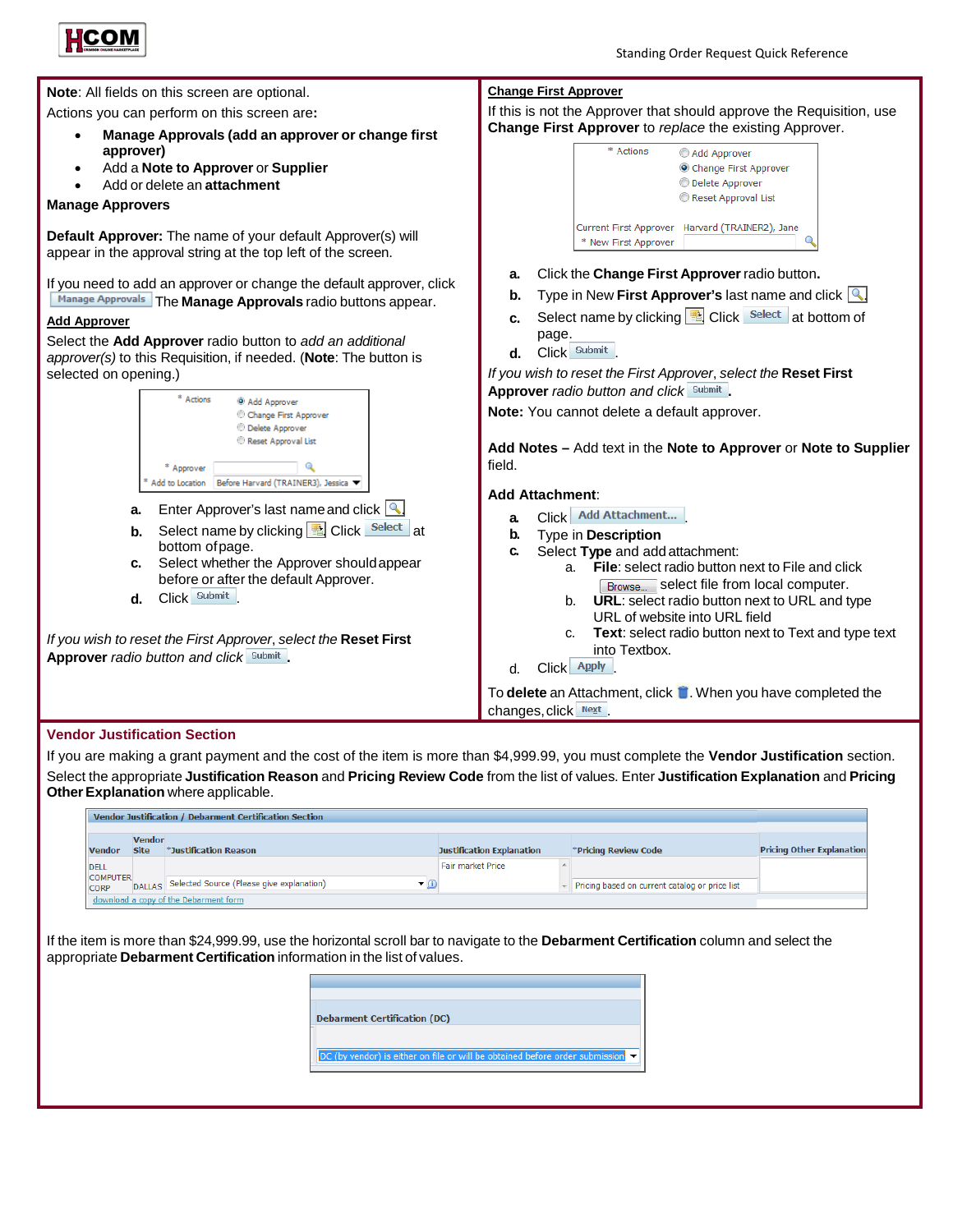

| Requisition Information<br>heckest Review and Submit Requisition<br>Recreation 4715580: total 200.00 USD<br>Created by Harvard (TRAINER1), John<br>Creation Date 28-Aug-2012 15:15:02<br>Pay invoice to fix leaky pipe in 6 Story 8.<br>Description<br>Note to Approve<br>Lkses<br><b>Description</b><br>Details Line<br>Pay invoice to fix leaky pips in 8 Story 9. | Approvais<br><b>Cost Center</b><br><b>Jeit</b><br>Each.<br>55851<br>Shop Requisions Receiving Payment Request Reporting Shopping Cart Home Loggut Preferences Help | <b>Review And Submit</b><br>Printable Page   Rack   Step 3 of 3   Sufferit<br><b>QUANTRY</b><br>Price<br>1 USD<br>240<br>Total<br>Back Step 3 of 3 Submit<br><b>Printable Fage</b><br>Save | <b>Checkout: Review &amp; Submit Screen</b><br>Optional: You can print this screen:<br>Click <b>Show</b> link next to all Requisition Lines to see account<br>coding.<br><b>Printable Page</b><br><b>Click</b><br>2.<br>Amount (USD)<br>200.00<br>Click Submit to submit Shopping Cart.<br>200,00    |  |
|----------------------------------------------------------------------------------------------------------------------------------------------------------------------------------------------------------------------------------------------------------------------------------------------------------------------------------------------------------------------|--------------------------------------------------------------------------------------------------------------------------------------------------------------------|--------------------------------------------------------------------------------------------------------------------------------------------------------------------------------------------|------------------------------------------------------------------------------------------------------------------------------------------------------------------------------------------------------------------------------------------------------------------------------------------------------|--|
| Confirmation<br>Requisition 4719580 has been submitted to Harvard (TRAIN(RJ), Jessica for approval.<br>To check on this requisition's status, click on the Requisitions tab or look in My Requisitions on the Shop page.                                                                                                                                             | Shop Requisitions Receiving Payment Request Reporting Shopping Carl Home Locout Preferences                                                                        | Continue Shopping                                                                                                                                                                          | <b>Confirmation Screen</b><br>You will receive a Requisition Number. HCOM will forward the<br>Requisition to your Approver. The Approver will receive an email<br>that the Requisition is awaiting his/her approval.<br><b>Continue Shopping</b><br>Shop to return to Homepage<br><b>Click</b><br>or |  |

# **After Final Approval**

- 1. Shopper will receive an **email** indicating that Requisition is Approved and Purchase Order is created. **The purchase order number for all Non-Catalog Orders begins with a 7**.
- 2. Shopper **logs into HCOM** to retrieve the Purchase Order.
- 3. From the Homepage, click on the **Requisitions Tab**:

| <b>ORACLE iProcurement</b>   |                                                       |  |
|------------------------------|-------------------------------------------------------|--|
|                              | Shop Requisitions Receiving Payment Request Reporting |  |
| Stores   Non-Catalog Request |                                                       |  |

4. The Purchase Order number will appear on the right hand side of the screen, click on the **Purchase Order number link**:

|                                                                                                                                                |                             |                                          |                            |                         |                                 |               | <b>Search</b>                  |
|------------------------------------------------------------------------------------------------------------------------------------------------|-----------------------------|------------------------------------------|----------------------------|-------------------------|---------------------------------|---------------|--------------------------------|
|                                                                                                                                                |                             |                                          |                            |                         |                                 |               |                                |
| <b>Views</b>                                                                                                                                   |                             |                                          |                            |                         |                                 |               |                                |
|                                                                                                                                                |                             |                                          |                            |                         |                                 |               |                                |
| Indicates requisition with a pending change request.                                                                                           |                             |                                          |                            |                         |                                 |               |                                |
| Select requisition: Copy To Cart                                                                                                               | Change                      | <b>Complete</b>                          |                            |                         |                                 | Previous 1-10 | $\blacksquare$ Next 10 $\odot$ |
| Select Requisition Supplier                                                                                                                    |                             |                                          | <b>Description</b>         |                         | Total (USD) Creation Date ▼     | <b>Status</b> | Order                          |
| $\alpha$<br>4719596                                                                                                                            | ELIASSEN GROUP INC          |                                          | <b>Consulting Services</b> |                         | 20,000.00 23-Aug-2012 15:11:53  | Approve       |                                |
| The Standard PO screen will open. Click on the Attachments link next to View:<br>Standard Purchase Order: 70000337729, 0 (Total USD 20,000.00) |                             |                                          |                            |                         |                                 |               |                                |
| Currency=USD                                                                                                                                   |                             |                                          |                            |                         | <b>View Receipts</b><br>Actions | Go            | Ok                             |
| <b>Order Information</b>                                                                                                                       |                             |                                          |                            |                         |                                 |               |                                |
|                                                                                                                                                |                             |                                          |                            | Summary                 |                                 |               |                                |
| General                                                                                                                                        |                             | <b>Terms and Conditions</b>              |                            |                         | Total 20,000,00                 |               |                                |
| Total 20,000.00                                                                                                                                |                             | Payment Terms Net 30                     |                            | Received 0.00           |                                 |               |                                |
|                                                                                                                                                | Supplier ELIASSEN GROUP INC | Carrier                                  |                            | Invoiced 0.00           |                                 |               |                                |
| Supplier Site WAKEFIELD                                                                                                                        |                             | <b>FOR</b>                               |                            | Payment Status Not Paid |                                 |               |                                |
| Address 30 AUDUBON ROAD                                                                                                                        | WAKEFIELD, MA 01880         | Freight Terms<br><b>Shipping Control</b> |                            |                         |                                 |               |                                |

|                                           | Buyer Harvard (TRAINER1), John<br>Order Date 23-Aug-2012 16:29:45      | Ship-To Address                                                                             |                                                                                      |  |
|-------------------------------------------|------------------------------------------------------------------------|---------------------------------------------------------------------------------------------|--------------------------------------------------------------------------------------|--|
| Description<br>Note to Supplier           | Status Approved<br>Operating Unit Harvard University Operating<br>Unit | Address Harvard Univ<br><b>Holvoke Ctr</b><br>1350 Massachusetts Ave<br>Cambridge, MA 02138 |                                                                                      |  |
| Supplier Order Number<br>Attachments View |                                                                        | <b>Bill-To Address</b>                                                                      |                                                                                      |  |
|                                           |                                                                        |                                                                                             | Address Harvard Univ<br><b>Univ Place</b><br>124 Mt Auburn St<br>Cambridge, MA 02138 |  |

6. Click on **PO\_XX [where XX=number] .puff document link**: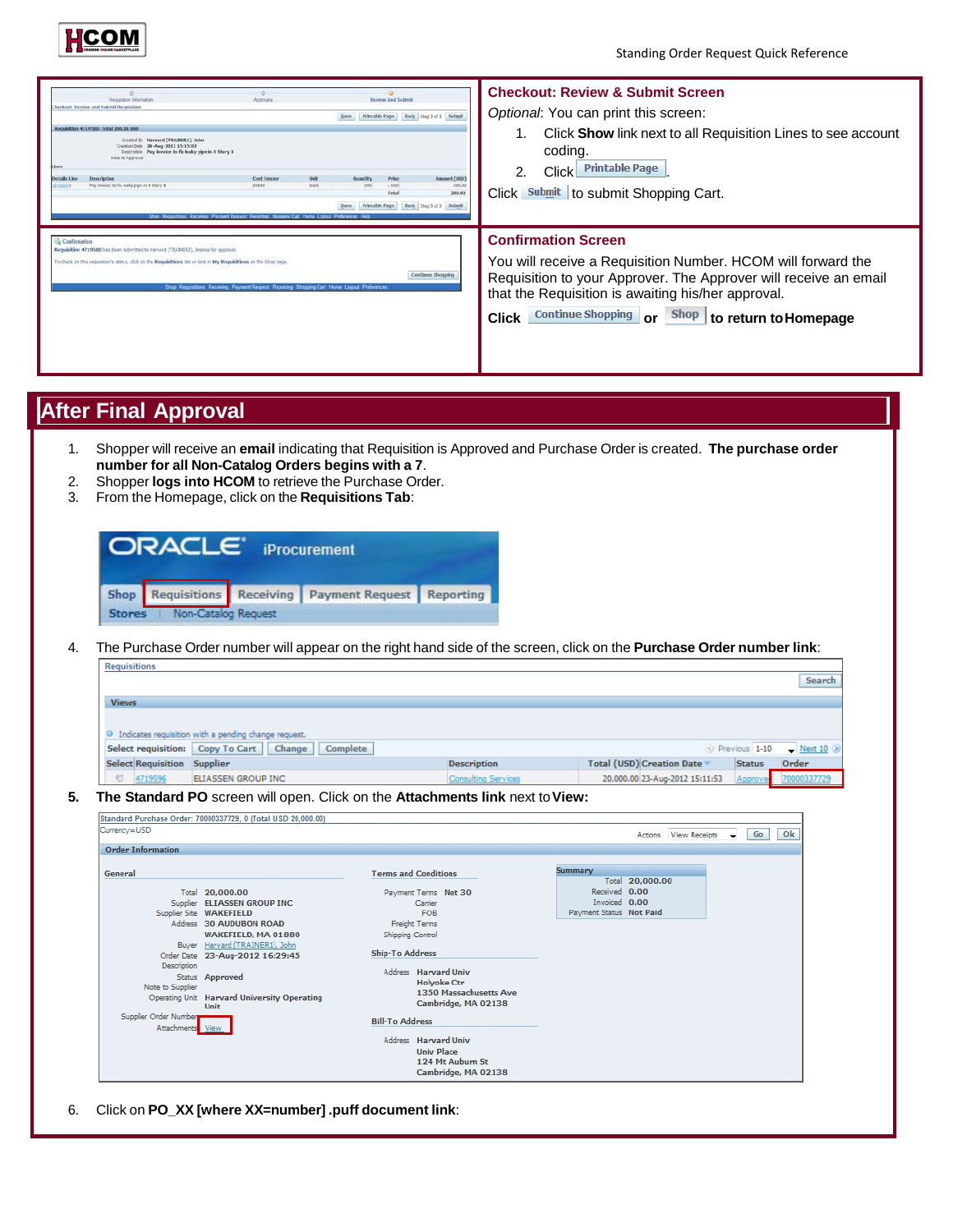

| Title                       | Type                                                                       | <b>Description</b>                               | Category             |          | <b>Last Updated By</b>                                             |                                               | <b>Last Updated</b>      | <b>Usage</b> | <b>Update</b> | <b>Delete</b>                                              | <b>Publish to Catalog</b> |
|-----------------------------|----------------------------------------------------------------------------|--------------------------------------------------|----------------------|----------|--------------------------------------------------------------------|-----------------------------------------------|--------------------------|--------------|---------------|------------------------------------------------------------|---------------------------|
| PO 127 70000337729 0 US.pdf | File                                                                       |                                                  | Documents            |          | <b>AUTOINSTALL</b>                                                 | 23-Aug-2012                                   |                          | One-Time     | P             | û                                                          | R.                        |
| Undefined                   | Short Text                                                                 | PAYMODE INFO ADDED                               | Miscellaneous        | 50314286 |                                                                    | 15-Jul-2006                                   |                          | One-Time     | 2             | û                                                          | 良                         |
|                             | Return to Standard Purchase Order: 70000337729, 0 (Total USD 20,000.00)    |                                                  |                      |          |                                                                    |                                               |                          |              |               |                                                            |                           |
|                             | The Purchase Order will open:                                              |                                                  |                      |          |                                                                    |                                               |                          |              |               |                                                            |                           |
|                             |                                                                            | <b>HARVARD UNIVERSITY</b>                        |                      |          |                                                                    |                                               |                          |              | PDF File.     | ∼<br>Click on Sign to add text<br>and place signature on a |                           |
|                             | Bill To: John Harvard                                                      |                                                  | Type                 |          |                                                                    | Standard Purchase Order                       |                          |              |               |                                                            |                           |
|                             |                                                                            | Room B5<br>Harvard Univ                          | Purchase Order       |          |                                                                    | 70000337729                                   |                          |              |               |                                                            |                           |
|                             |                                                                            | Univ Place<br>124 Mt Auburn St                   | Revision             |          |                                                                    | $\mathbf{0}$                                  |                          |              |               |                                                            |                           |
|                             |                                                                            | Order Date<br>23-AUG-2012<br>Cambridge, MA 02138 |                      |          |                                                                    |                                               |                          |              |               |                                                            |                           |
|                             |                                                                            | <b>United States</b>                             | Created By           |          |                                                                    | John Harvard (TRAINER1)                       |                          |              |               |                                                            |                           |
|                             | <b>Billing Inquiries:</b>                                                  | 617-495-8500                                     | Created by Email     |          |                                                                    |                                               |                          |              |               |                                                            |                           |
|                             | MA Sales Tax Exempt # E042-103-580                                         |                                                  | <b>Revision Date</b> |          |                                                                    |                                               |                          |              |               |                                                            |                           |
| Supplier:                   | <b>ELIASSEN GROUP INC</b><br><b>30 AUDUBON ROAD</b><br>WAKEFIELD, MA 01880 |                                                  | Ship To:             |          | John Harvard<br>Room B <sub>5</sub><br>Harvard Univ<br>Holyoke Ctr | 1350 Massachusetts Ave<br>Cambridge, MA 02138 |                          |              |               |                                                            |                           |
| Customer#                   | Supplier #                                                                 | <b>Payment Terms</b>                             | Freight Terms        |          | <b>FOB</b>                                                         | Transportation                                |                          | Ship Via     |               |                                                            |                           |
|                             | 113591                                                                     | <b>Net 30</b>                                    |                      |          |                                                                    |                                               |                          |              |               |                                                            |                           |
| Confirm To/Telephone        |                                                                            | Requestor                                        |                      |          |                                                                    |                                               |                          | Need By Date |               |                                                            |                           |
|                             |                                                                            | John Harvard (TRAINER1)                          |                      |          |                                                                    |                                               |                          | 24-AUG-2012  |               |                                                            |                           |
|                             |                                                                            |                                                  |                      |          |                                                                    |                                               |                          |              |               |                                                            |                           |
| Line#                       | Part Number / Description                                                  |                                                  | Quantity             |          | <b>UOM</b>                                                         |                                               |                          |              | Amount (USD)  |                                                            |                           |
| $\mathbf{1}$                | Supplier Item:                                                             | Documentation and training consulting services   | 20000                |          | Each                                                               |                                               | Unit Price (USD)<br>1.00 |              |               | 20,000.00                                                  |                           |

- **8. To print**: click on the **Print icon**. **To Save**: Click on **File, then select Save As**
- **9. Fax or email the Purchase Order to the vendor.**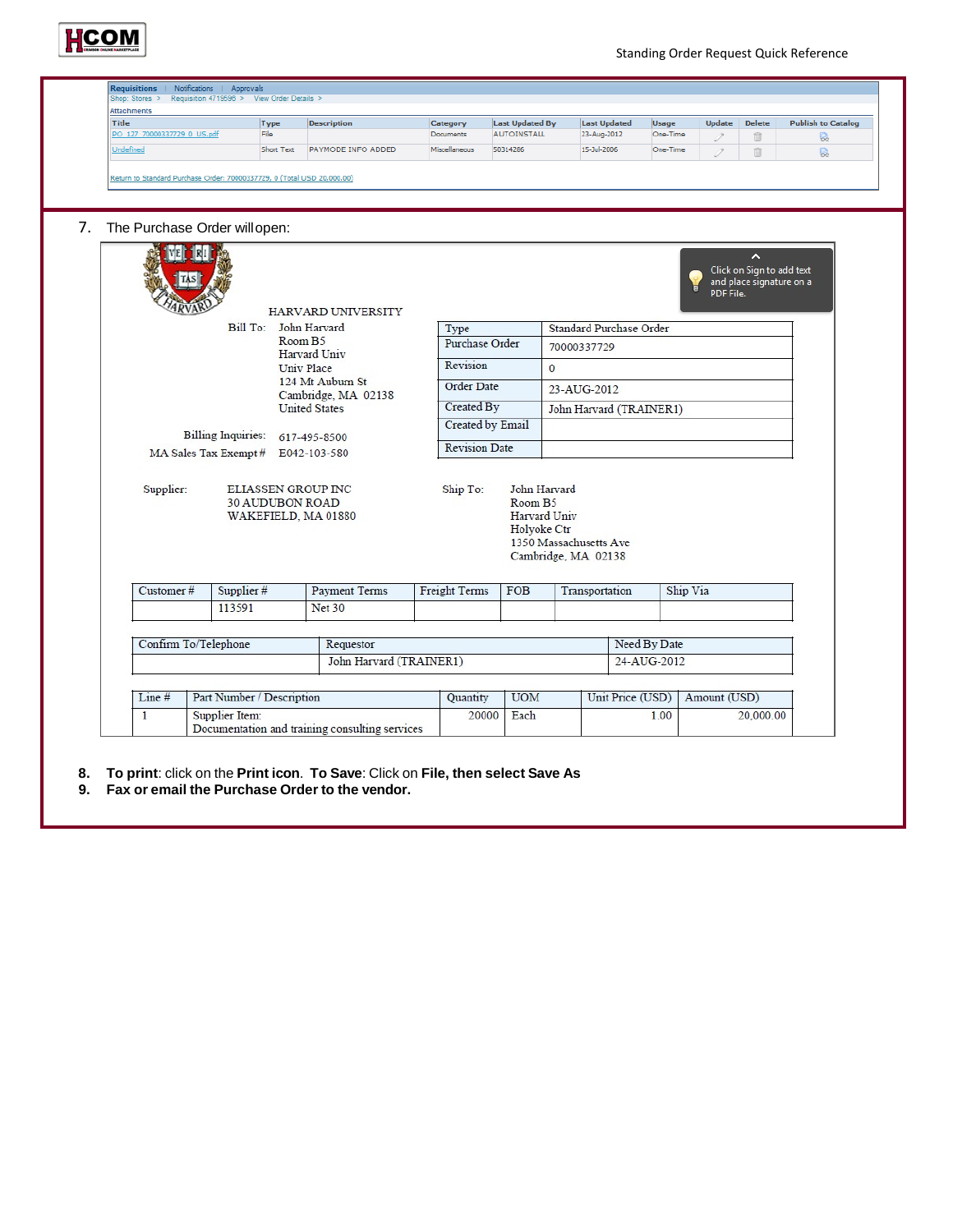

# НСОМ

- Receiving is required for:
	- − All purchases >\$2,499.99
- If you are a Shopper/Approver with Self-approval privileges, Self-approval is not allowed for purchasesover \$2,499.99 or sponsored purchases regardless of the amount
	- Receiving functionality is still available for purchase orders under \$2,500, but it does not affect two-way match or payment

### **Receiving Requirements Receiving against a Service Invoice**

#### **Receiving Invoices for Services**

When processing an invoice for services note the following:

- If you created the Non-Catalog Request choosing **Goods or services billed by amount**, be sure to receive the dollar amount of the invoice.
- If you created the Non-Catalog Request **choosing Services bill by quantity**, be sure to receive the correct quantity on the Receiving Tab.

If you receive the dollar amount against a Services billed by quantity order, you may over-receive the amount, resulting in the invoice being placed on price hold.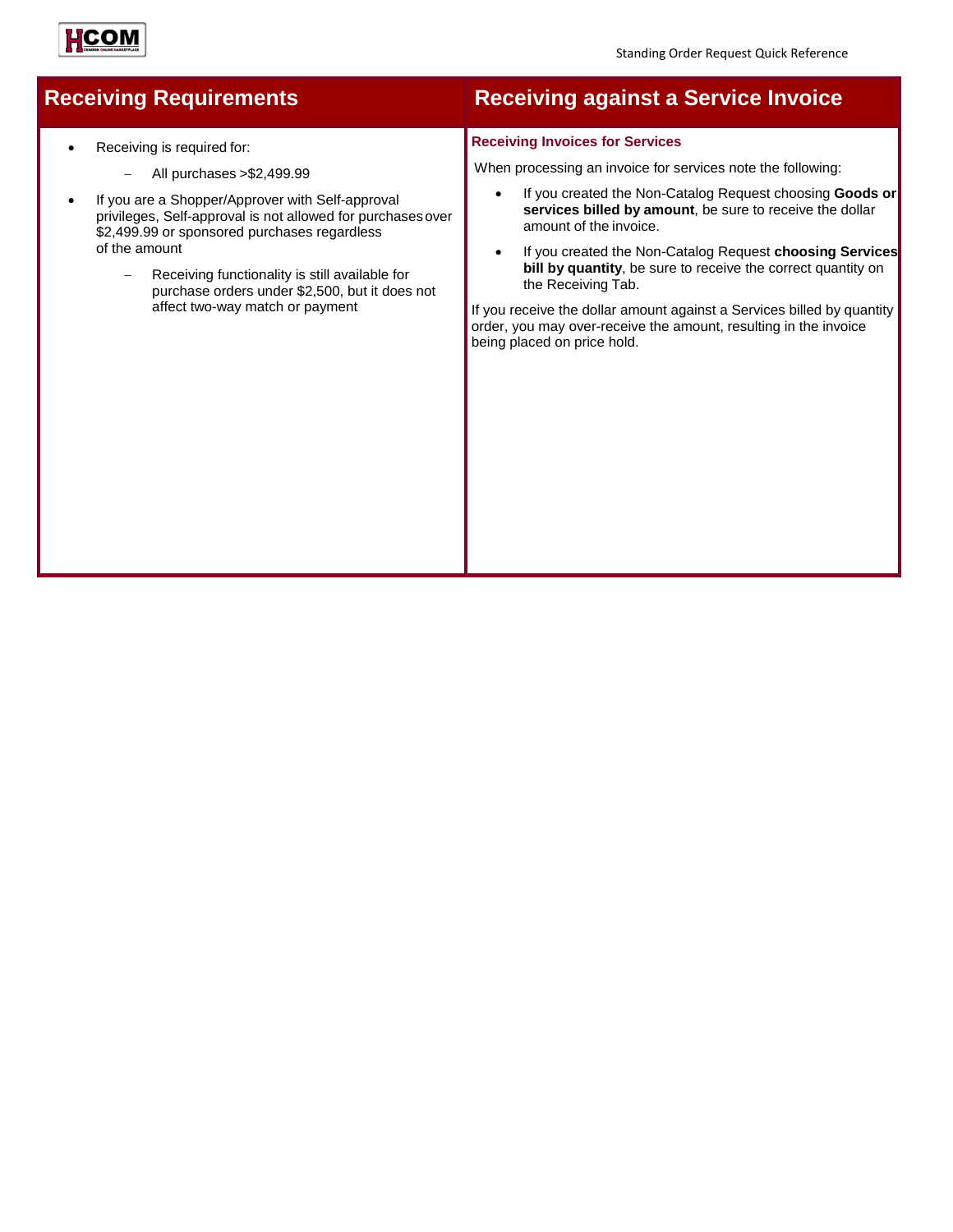

| <b>Receiving a Standing Order</b>                                                                                                                                                                                                                                                                                                                                                                                                                                                                                                                                                                                                                                                                                                                                                  |                                                                                                                                                                                                                                                                                                                                                                                                                                                                                                                                                                                                                                                                                                                                                                                                                                                                                                                                                                                                                                                                                                                                                                                                                                                                                                                                                                           |
|------------------------------------------------------------------------------------------------------------------------------------------------------------------------------------------------------------------------------------------------------------------------------------------------------------------------------------------------------------------------------------------------------------------------------------------------------------------------------------------------------------------------------------------------------------------------------------------------------------------------------------------------------------------------------------------------------------------------------------------------------------------------------------|---------------------------------------------------------------------------------------------------------------------------------------------------------------------------------------------------------------------------------------------------------------------------------------------------------------------------------------------------------------------------------------------------------------------------------------------------------------------------------------------------------------------------------------------------------------------------------------------------------------------------------------------------------------------------------------------------------------------------------------------------------------------------------------------------------------------------------------------------------------------------------------------------------------------------------------------------------------------------------------------------------------------------------------------------------------------------------------------------------------------------------------------------------------------------------------------------------------------------------------------------------------------------------------------------------------------------------------------------------------------------|
| <b>Rules of Thumb</b><br>If only a portion of the Purchase Order is to be paid,<br>receive only what was invoiced<br>Refer to the Holds, Receiving, and Returns Quick Reference for<br>more information on receiving orders.<br><b>Receiving an Invoice</b><br>1. Click the Receiving tab.<br>Click the hyperlinked number of the Requisition to receive.<br>Click the Receive button.<br>$\mathbf{2}$<br>Click the Select checkbox beside each line item to receive.<br>3.<br>In the Receipt Quantity column:<br>4.<br>i. Indicate the dollar amount that was invoiced if the<br>Purchase Order was created via Goods or services<br>billed by amount -or-<br>ii. Indicate the quantity that was invoiced if the<br>Purchase Order was created via Services billed by<br>quantity | 5. Click the $N \in \mathbb{R}$ button.<br>Best practice: enter Receipt Comments and include vendor<br>6.<br>invoice number in the comments. This will allow you to<br>retrieve the invoice number information later using the<br>Receiving Details Report.<br>7. Click the $N_{\text{ext}}$ button.<br>8. Review the information entered. If everything is<br>correct, click the submit button.<br>Make sure the invoice contains the PO number; write<br>in if necessary.<br>10. Send the received invoice to University Accounts<br>Payable, 1033 Massachusetts Avenue, 2 <sup>nd</sup> Floor,<br>Cambridge, MA 02138.<br><b>Receiving an Invoice-Split-Coded Order</b><br>For a Split-coded Standing Order, be aware that the system will<br>deduct the expenses equally along the coded lines.<br>To see the spit-coding account codes:<br>Click on the Requisition Number link you wish to view.<br>1.<br>Click on the con to open the <b>Details</b> screen.<br>2.<br>Click on the Show Additional Information link to seethe<br>3.<br>account coding.<br>Document any pertinent information.<br>4.<br>5.<br>Click the Return link to return to the Receiving Screen.<br>Continue the receiving process as documented in the last<br>6.<br>section.<br>On the invoice, indicate what percentage of each line<br>7.<br>should be paid to each to each account code. |
|                                                                                                                                                                                                                                                                                                                                                                                                                                                                                                                                                                                                                                                                                                                                                                                    |                                                                                                                                                                                                                                                                                                                                                                                                                                                                                                                                                                                                                                                                                                                                                                                                                                                                                                                                                                                                                                                                                                                                                                                                                                                                                                                                                                           |